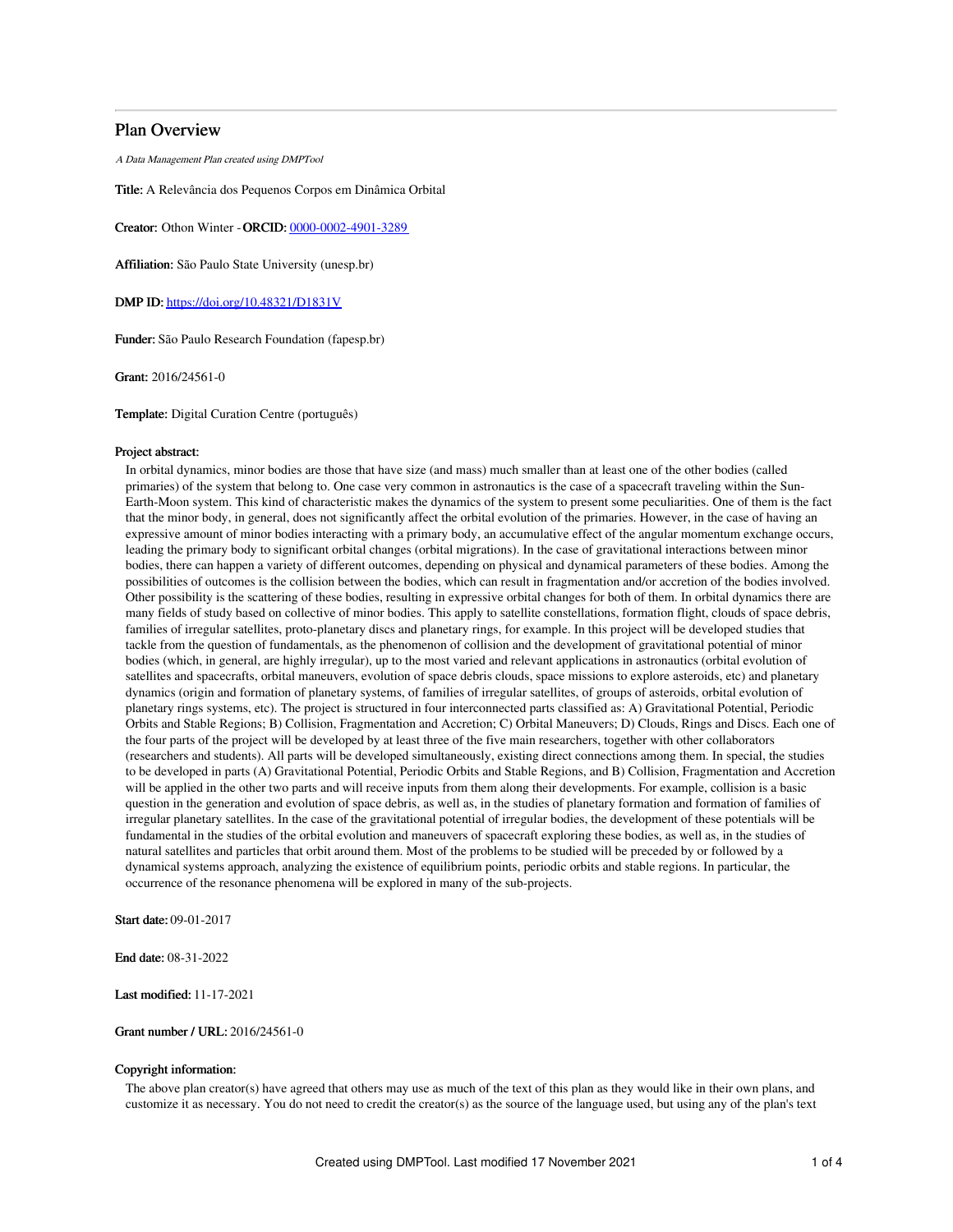does not imply that the creator(s) endorse, or have any relationship to, your project or proposal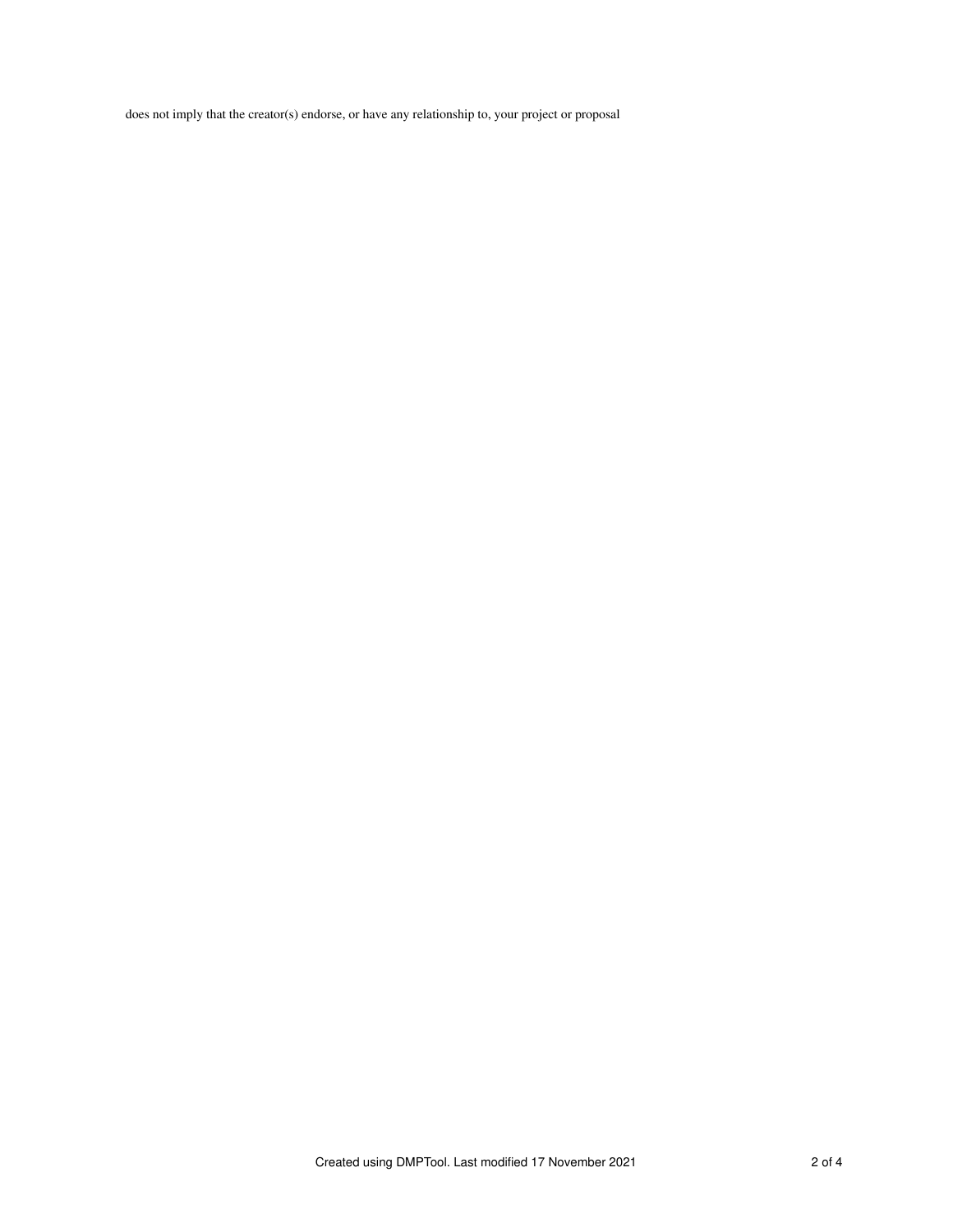# A Relevância dos Pequenos Corpos em Dinâmica Orbital

# Coleta de Dados

### Que dados serão coletados ou criados?

Os dados a serem gerados no projeto envolvem resultados de integrações numéricas, de simulações de SPH (Smooth Particles Hydrodynamics), e de mapeamentos de características físicas nas superfícies de corpos irregulares.

#### Como os dados serão coletados ou criados?

Os dados serão criados a partir de estudos computacionais gerando como resultado arquivos com os dados a serem armazenados.

### Documentação e Metadados

#### Que documentação e metadados acompanharão os dados?

Serão acompanhados de uma descrição do conteúdo de cada arquivo, bem como, dos parâmetros adotados para gerar os respectivos arquivos, além dos artigos publicados que se basearam nestes dados.

### Ética e Conformidade Legal

### Como você administrará qualquer questão ética?

De um modo geral, os dados deste projeto não envolvem questões éticas. Casos em que isso se aplique serão analisados separadamente.

#### Como você vai gerenciar os direitos autorais e os direitos de propriedade intelectual (IP / IPR)?

De um modo geral, os dados deste projeto não envolvem questões de direitos autorais e direitos de propriedade intelectual. Casos em que isso se aplique serão analisados separadamente.

### Armazenamento e Backup

### Como os dados serão armazenados e terão backup durante a pesquisa?

Durante a pesquisa, os dados serão armazenados em drives de armazenamento do grupo de pesquisa e também na nuvem.

#### Como você vai gerenciar o acesso e a segurança?

Após as trabalhos que utilizaram os dados serem publicados em periódicos, os dados serão armazenados no Repositório da UNESP e poderão ser acessados publicamente.

# Seleção e Preservação

### Quais dados são de valor a longo prazo e devem ser mantidos, compartilhados e / ou preservados?

Isso variará de trabalho para trabalho. Porém, as simulações computacionais que consumirem tempo de processamento longos (da ordem de meses), certamente deverão ser preservados.

# Qual é o plano de preservação a longo prazo do conjunto de dados?

A princípio, o Repositório da UNESP preservará a longo prazo o conjunto de dados. Todavia, com o passar do tempo, parte dos dados que podem ser reproduzidos com alguma facilidade, serão reavaliados no que tange a relevância de mantê-los armazenados.

### Compartilhamento de Dados

### Como você vai compartilhar os dados?

Os dados serão de acesso público a partir do momento que forem armazenados no Repositório da UNESP.

### Existem restrições ao compartilhamento de dados requeridos?

A princípio, não existem restrições de compartilhamento do dados.

Responsabilidades e Recursos